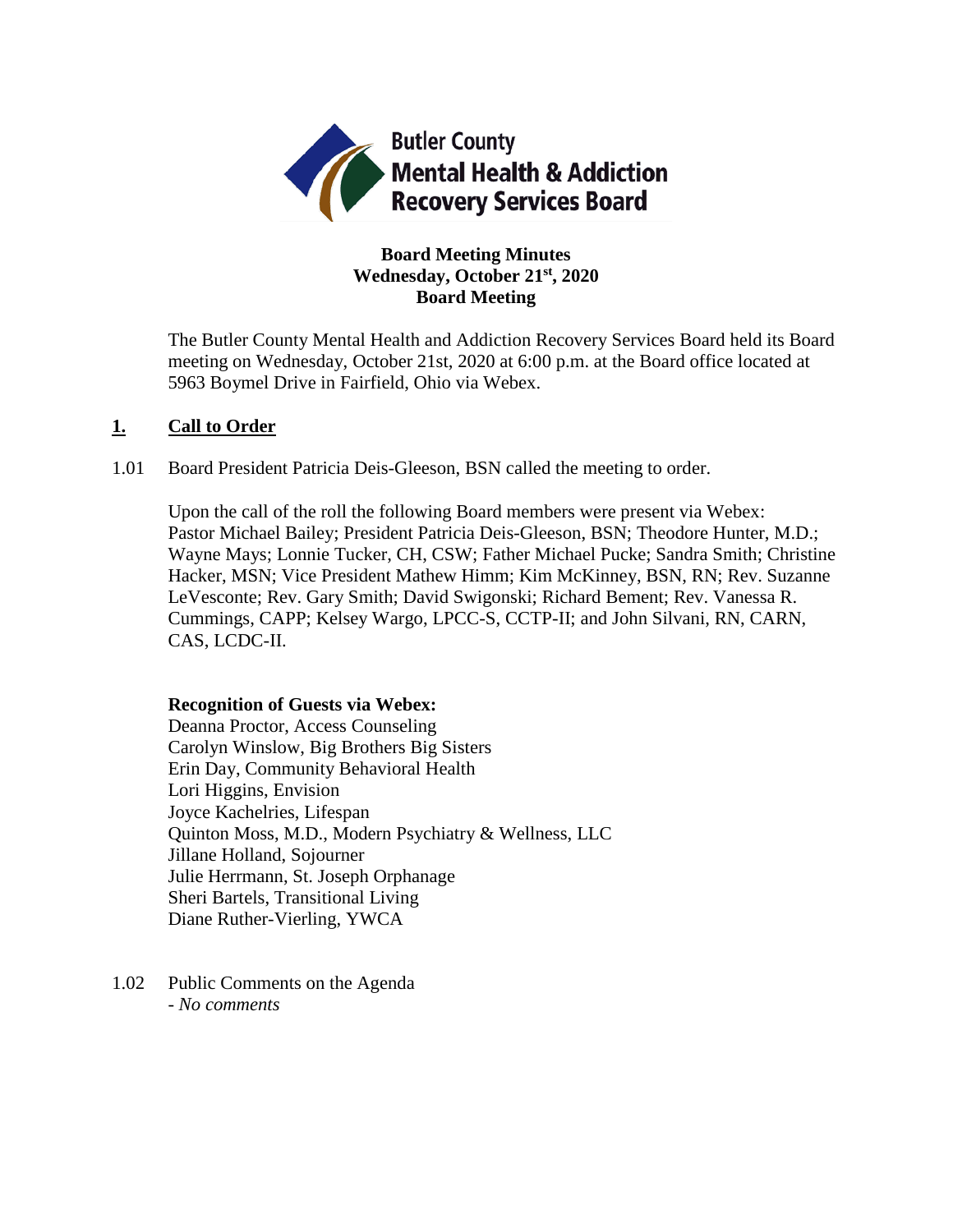# **2. Consent Agenda**

## 2.01 **Consent Agenda Items**

- A. September Executive Committee Meeting
- B. September Board Meeting Minutes
- B. October MH Committee Meeting Minutes
- C. October ARS Committee Meeting Minutes

*Mr. Silvani motioned to approve the consent agenda as amended. Ms. Hacker seconded the motion. The vote carried the motion.*

*Ms. Deis-Gleeson motioned to add Mr. Mays to the Recovery Housing Ad Hoc Committee. Mr. Silvani seconded the motion. The vote carried the motion.*

# **3. Board Communication & Announcements**

## 3.01 **Executive Directors Report**

- A. Budget Update: Federal, State & Local
	- The Board will receive three federal grants: HRSA (Health Resources and Services Administration), OVC (Offices of Victims of Crime) and COSSAP (Comprehensive Opioid Abuse Program) in the amount of 2.6 million dollars in the next three years. The State has a 1.1 billion dollar deficit for FY2021. ODMHAS (Ohio Department of Mental Health and Addiction Services) absorbed most of the deficit for FY2020. BCMHARS Board funding has not been affected except for withdrawal management, which was cut by two-thirds, but will be replaced by SOR 2.0 (State Opiate Response) funding. The BCMHARS Board's county budget from the general fund will take a 4.1% cut in the general revenue fund budget in 2020 and 3.3% in 2021.

# B. Board Culture of Quality (COQ) Update

The (COQ) Culture of Quality program has been developed by the Ohio Association of County Behavioral Health Authorities (OACBHA) and its member Boards to improve the quality of the statutorily mandated functions of county Boards administering local alcohol, drug addiction and mental health services for Ohioans. The Culture of Quality is designed to promote community confidence and Boards' public support through increased accountability. The Culture of Quality brings consistency to the local Board system through self-regulation while preserving flexibility for Boards to be responsive to the needs of their respective constituencies.

The BCMHARS Board was initially scheduled to be audited in February 2020 but due to COVID-19, it was postponed to July. A waiver was extended to January 2022, but there is also an option of having a virtual audit on December  $7<sup>th</sup>$  and  $8<sup>th</sup>$ , 2020.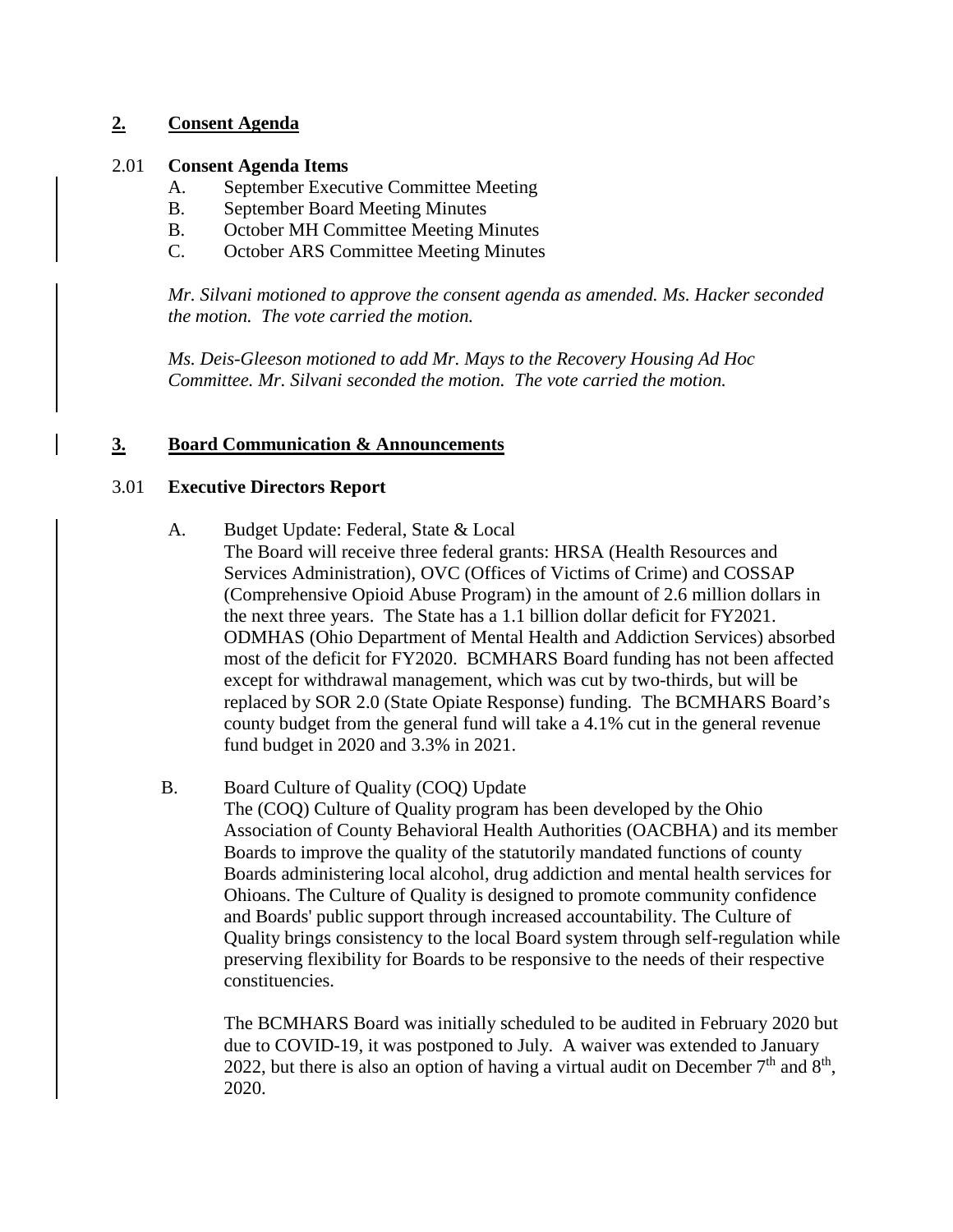## C. MH Tax Levy Update

Dean Langevin presented to the Levy Committee on Tuesday, October 20<sup>th</sup>, 2020. There are 40, 4x8 signs up around the county. 400 yard signs and 1,000 masks have been distributed. There are still yard signs, masks, fact sheets and posters available that can be picked up at the board office.

Dr. Rasmus provided summaries of the following articles  $D - G$ :

- D. Robert Lee Hotz and Natasha Khan. (2020, September 7). *'Really diabolical': Inside the coronavirus that outsmarted science*. WSJ. [https://www.wsj.com/articles/really-diabolical-inside-the-coronavirus-that](https://www.wsj.com/articles/really-diabolical-inside-the-coronavirus-that-outsmarted-science-11599498840)[outsmarted-science-11599498840](https://www.wsj.com/articles/really-diabolical-inside-the-coronavirus-that-outsmarted-science-11599498840)
- E. Shelley, J., 2020. *Indiana Now Included On Ohio Travel Advisory*. [online] WPTA21. Available at: [<https://wpta21.com/2020/10/14/indiana-now-included](https://wpta21.com/2020/10/14/indiana-now-included-on-ohio-travel-advisory/)[on-ohio-travel-advisory/>](https://wpta21.com/2020/10/14/indiana-now-included-on-ohio-travel-advisory/) [Accessed 15 October 2020].
- F. Goodtherapy.org 2000 *Is There A Shortage of Mental Health Professionals In America? [online] Available at: [<https://www.goodtherapy.org/for](https://www.goodtherapy.org/for-professionals/personal-development/become-a-therapist/is-there-shortage-of-mental-health-professionals-in-america)[professionals/personal-development/become-a-therapist/is-there-shortage-of](https://www.goodtherapy.org/for-professionals/personal-development/become-a-therapist/is-there-shortage-of-mental-health-professionals-in-america)[mental-health-professionals-in-america](https://www.goodtherapy.org/for-professionals/personal-development/become-a-therapist/is-there-shortage-of-mental-health-professionals-in-america) > [Accessed 15 October 2020]*
- G. Segerstrom, S. C &, Miller, G. E. (2004). Psychological stress and the human immune system: a meta-analytic study of 30 years of inquiry. *Psychological bulletin*, *130*(4), 601–630. <https://www.ncbi.nlm.nih.gov/pmc/articles/PMC1361287/>
- H. C3 Virtual Web Conference: The Impact of Social Media & Technology Virtual Conference Series is on Thursdays from October 1st to November 5th, 2020 at  $4:00 - 5:30$  p.m. Thursday, October  $22<sup>nd</sup>$ , Lori Higgins from Envision will be presenting, "Thriving Youth: Meaningful Ways to Impact Youth and Familes" in tomorrow's session.
- I. Miscellaneous The Recovery Housing RFP Committee will meet on Thursday, October 29<sup>th</sup> at 2:00 p.m.

# **4. Review of Committee Meeting**

4.01 **October – MH Committee Meeting Review – Christine Hacker** Ms. Hacker gave a brief update on the MH Committee meeting activities this month.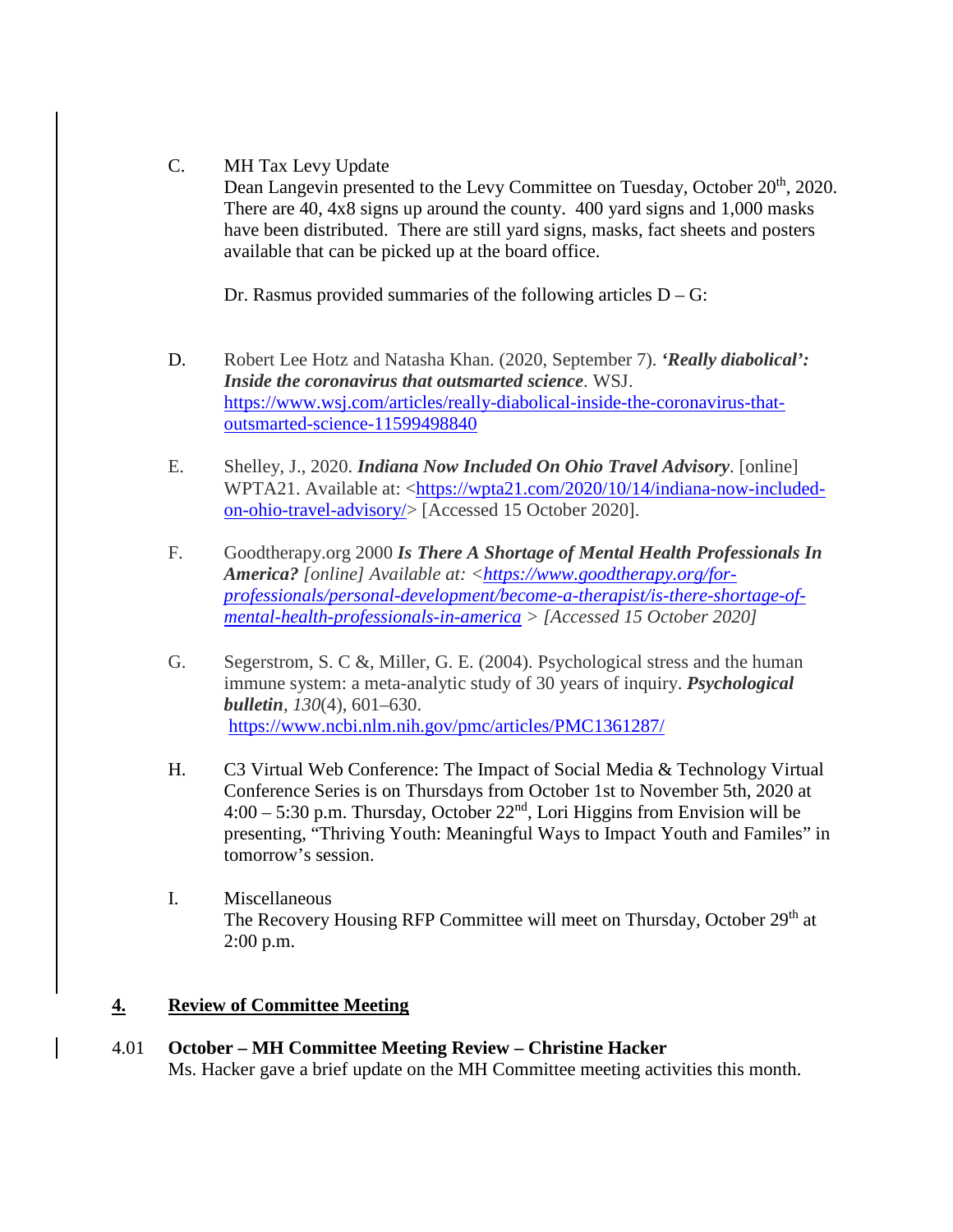#### 4.02 **October – ARS Committee Meeting Review – Mat Himm** Mr. Himm gave a brief update on the ARS Committee meeting activities this month.

### **5. New Business**

### 5.01 **Financial Report**

The Board August Financial Report shows that the Year To Date Administration costs are running at 13% which is below the projected 17% and the current cash balance is \$17,146,029

*Rev. Smith motioned to approve the Financial Report. Mr. Tucker seconded the motion. The vote carried the motion.*

### 5.02 **Calendar Year Budget**

Dr. Rasmus and Mr. Rhodus discussed the calendar year budget from January 2021 to December 2021.

*Mr. Silvani motioned to approve the Calendar Year Budget. Mr. Mays seconded the motion. The vote carried the motion.*

#### 5.03 **Budget Revisions and Program Narratives**

**Big Brother Big Sisters** – Provider requested budget increase in the amount of \$15,000 for System of Care with a final allocation in the amount of \$65,000, with program narrative update.

**Butler Behavioral Health** – Provider requested budget increase in the amount of \$53,346.25 for COVID 19 Emergency COVID Response FEMA Grant, with program narrative update.

Provider request to move funding to meet current needs, no change in general outpatient program update.

**Community Behavioral Health –** Provider requested increase in the amount of \$25,000 for COAP (Comprehensive Opioid Abuse Program) Coordinator & Jail Services, new total in the amount of \$50,000, with program narrative update.

Extend funding year through 11/30/20 for SOR with an increased allocation in the amount of \$110,000, with program narrative update.

GMS (Great Miami Services) group home budget increase in the amount of \$204,363, new total in the amount of \$1,310,957. Payment change from per-diem to cost sharing model. GMS allocation reduction in the amount of \$204,363 and moved to cover the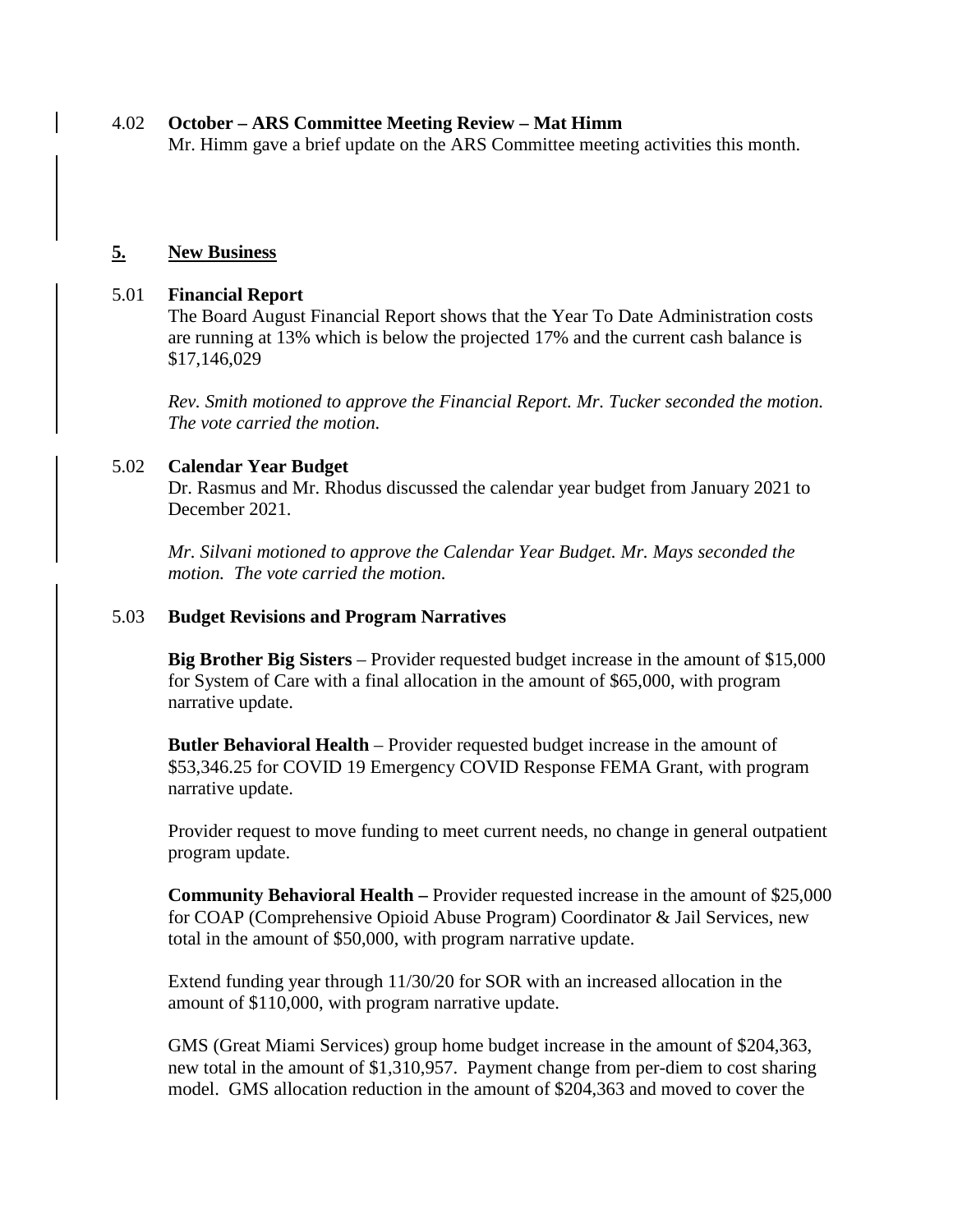group home increase. GMS allocation reduction in the amount of \$450,000 due to closing, new total in the amount of \$445,636, with program narrative update.

**Envision Partnerships** – Provider requested COAP no cost extension increase in the amount of \$75,000 with a new total in the amount of \$111,250, with a program narrative update.

**Sojourner Recovery Services –** Provider requested extension of SOR funding through 11/30/20. State Recovery Housing Initiative allocation in the amount of \$45,900, with a program narrative update.

**Access Counseling** – Provider requested extension of SOR funding through 11/30/20.

**DeCoach Rehabilitation Centre –** Provider requested extension of SOR funding through 11/30/20.

*Dr. Hunter motioned to approve the Budget Revisions and Program Narratives. Pastor Bailey seconded the motion. Mr. Tucker abstained. The vote carried the motion.*

#### 5.04 **FY21 Contract Amendment**

The Butler County MHARS Board Provider Contract Year 2021, Paragraph 10.7.1 Budget Revision Requests added the language "for additional funding."

*Mr. Silvani motioned to approve the FY21 Contract Amendment. Ms. Hacker seconded the motion. The vote carried the motion.*

#### 5.05 **Quality Improvement Plan Update**

A comprehensive integrated Quality Improvement Plan has been updated to include the definition of internal and external to the Board, clarification of the biennial meeting for the Boards internal QI committee, and the addition of the COAP coordinator to the QI counsel.

*Rev. Smith motioned to approve the Quality Improvement Plan Update. Pastor Bailey seconded the motion. The vote carried the motion.*

#### 5.06 **OVC Grant Update - \$700,000**

An email was received announcing that the BCMHARS Board has been granted the OVC (Office of Victims of Crime) grant. The Award will be received at the November Board meeting. It is a \$700,000 grant for three years. The goal of the grant is to build on the COAP (Comprehensive Opiate Abuse Program) grant and enhance it. It will launch the BC HOPE Initiative. Each letter of HOPE stands for a goal or activity of the grant. H stands for the Handle with Care model. The Board is currently active in two school districts with a goal of two more, with three years to expand to all 10 school districts plus parochial and private. O stands for Organize the Community, continuing the work through the Task Force and community partners to focus on the resources and activities that are designed for the youth in Butler County. The P is for Promoting Resiliency which includes the fidelity model in Celebrity Me, Envision's prevention groups for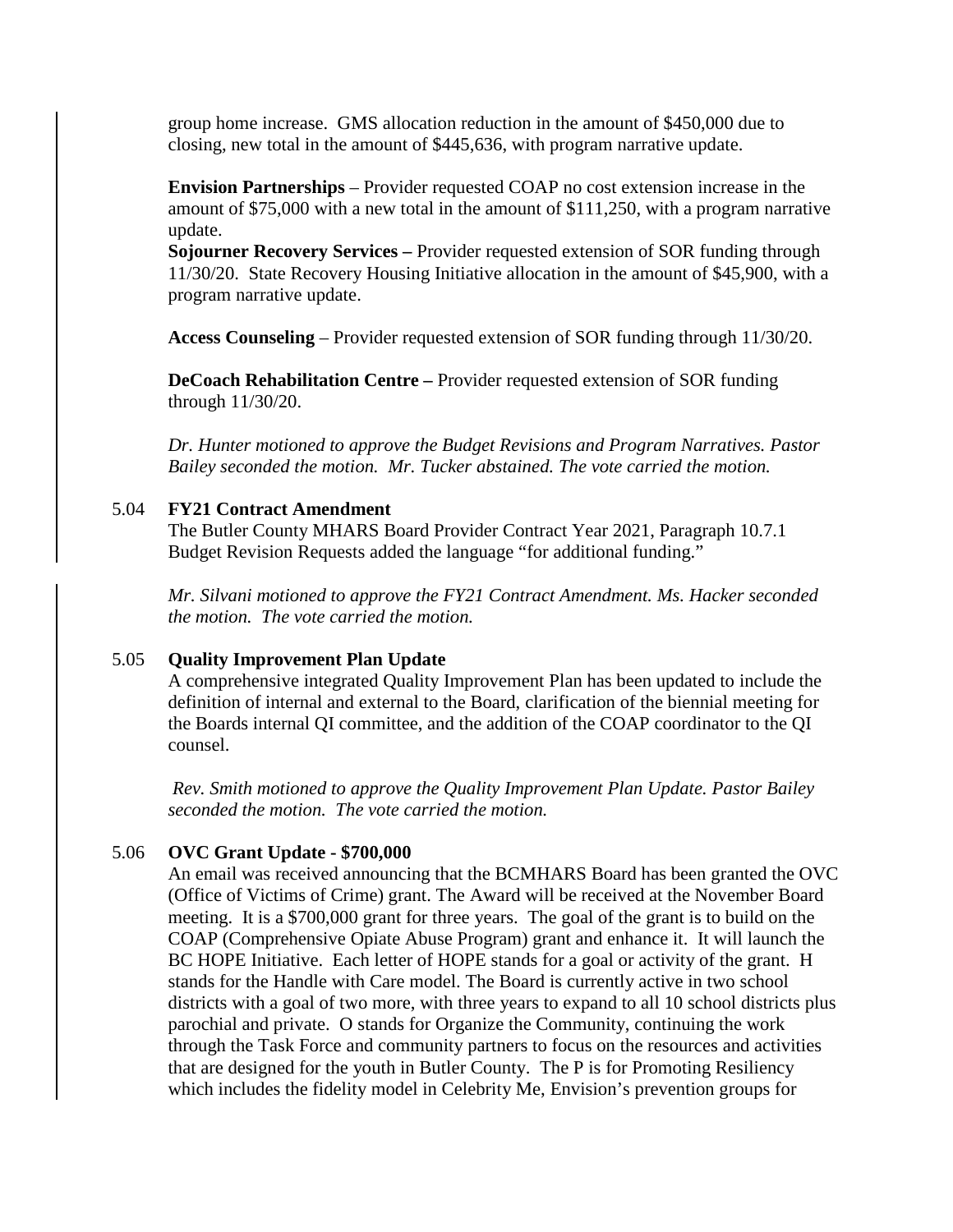children impacted by substance abuse in the school system. E stands for Educate, Engage and Empower, focusing on enhancing professional development for providers.

## 5.07 **Grant Applications Pending: COSSAP-\$900,000**

The BCMHARS Board has been recognized nationally by the Bureau of Justice Assistance (BJA) and Comprehensive Opiate Stimulant Substance Abuse Program (COSSAP) as a mentor site to other grantees. The COSSAP grant in the amount of \$900,000 for 3 years is slated to begin in November. It builds on the COAP grant. There are four key objectives. One is to develop a data system to provide real time regional information collection analysis and dissemination. Second, enhance and expand law enforcement and other first responder diversion programs in the county. Third, enhance court based intervention programs. Fourth, expand and enhance evidence based recovery housing.

## 5.08 **Butler County Family and Children First Council Wraparound MOU**

The Memorandum of Understanding is a collaborative agreement between BBH (Butler Behavioral Health) and the Butler County Family & Children First Council. The intent is for the BBH's Mobile Crisis and MRSS (Mobile Response and Stabilization Services) Programs provide a community based crisis stabilization service to children, families and adults in the community, and support their transition to ongoing treatment services, as appropriate.

*Mr. Tucker motioned to approve the BCFCFC Wraparound MOU. Mr. Swigonski seconded the motion. The vote carried the motion.* 

# 5.09 **MRSS MOU**

The MRSS and BCESC (Butler County Educational Service Center) Memorandum of Understanding consists of multiple counties including Warren, Preble, Clinton, Clermont and Butler. BCESCS establishes the parameters between the Board and BBH. The Board will receive \$223,630.

*Dr. Hunter motioned to approve the MRSS MOU. Ms. McKinney seconded the motion. The vote carried the motion.* 

# 5.10 **CQ Standard – Security Policy**

Culture of Quality II-A.4, the Board, in its contracts with providers, has appropriate provisions to protect itself against any derivative liability resulting from agency activities. Multi-factor authentication to validate the identity of the party affixing the electronic signature will be utilized.

*Rev. Cummings motioned to approve the CQ Standard II-A.4. Rev. Smith seconded the motion. The vote carried the motion.*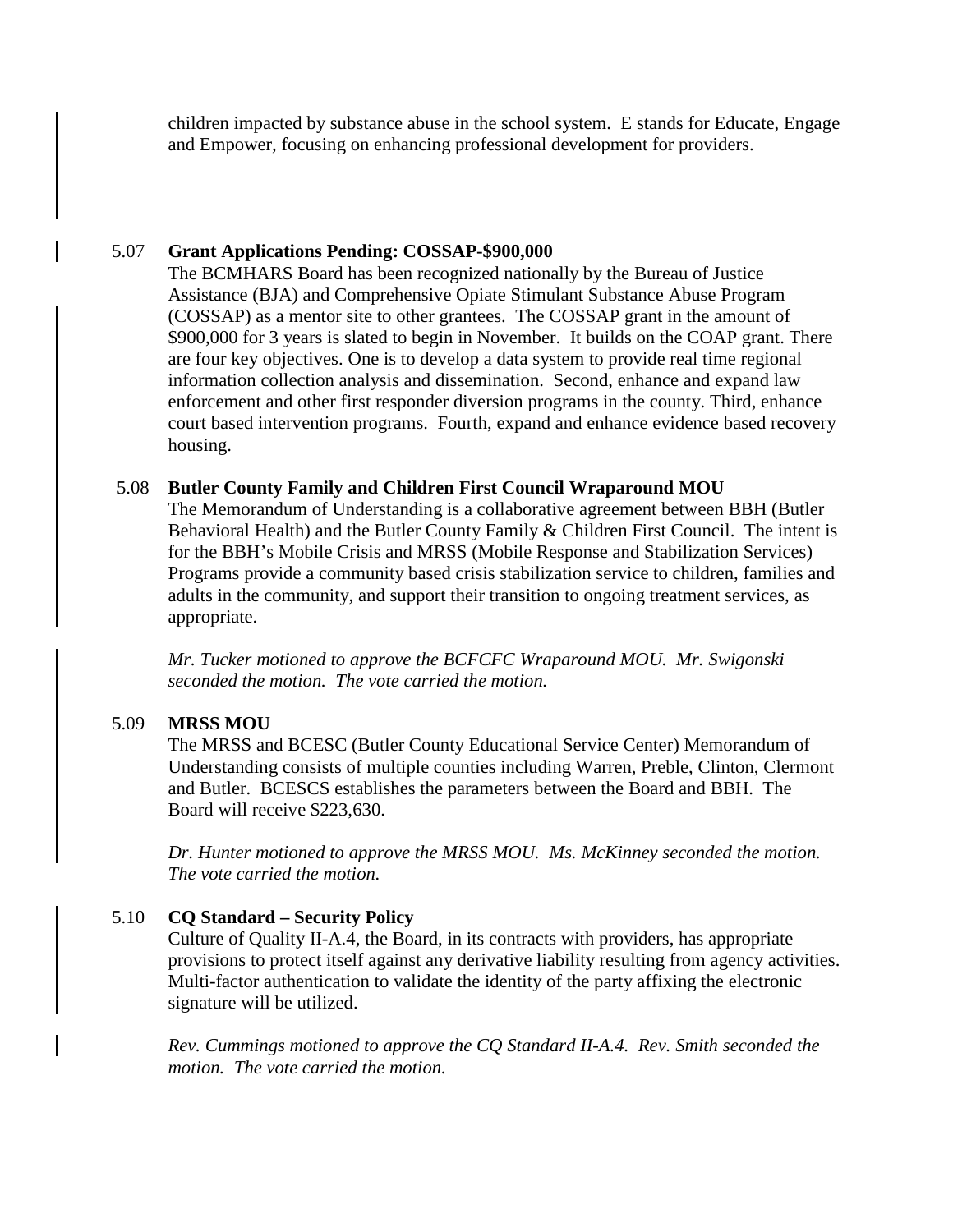## 5.11 **Health Officer Approval**

Per ORC 5122.01 and 5122.10 the Board offered the Health Officer training in September, which outlined the duties of a Health Officer in the State of Ohio. The Board must approve the list of health officer candidates that have successfully completed the training in order to provide crisis "holds" in Butler County.

*Mr. Swigonski motioned to approve the Health Officer list. Ms. Hacker seconded the motion. The vote carried the motion.* 

### 5.10 **State Hospital Report**

Mr. Fourman reviewed the September State Hospital Report. For the month of September there were 16 forensic beds and 1 civil bed at Summit, and a female client in the state hospital in Cleveland. 4 civil beds and 12 forensic beds have been budgeted.

#### 5.11 **Vouchers and Payments Made by Direct Deduction**

Mr. Rhodus discussed the current voucher approvals and direct deductions.

*Mr. Tucker motioned to approve the Vouchers and Payments Made by Direct Deduction. Mr. Silvani seconded the motion. The vote carried the motion.* 

#### **6. Guest and Board Comments**

#### 6.01 **Guest/Board Comments**

Board members will be sent questions that have been suggested by Dr. Hunter for review. The Executive Committee would like to create a questionnaire for the Board members on Survey Monkey. Please review and if there are any additions or edits, send back to Dr. Rasmus by Friday, October 30<sup>th</sup>.

There was a discussion concerning the Board Member Survey Evaluation. Dave Swigonski, Pat Deis-Gleeson, Kim McKinney and Lonnie Tucker will schedule a time to review.

Volunteers are needed to put up signs at 13 polling locations the evening of November 2nd. Volunteers are also need to stand at the polls on voting day Tuesday, November 3rd. A list will be sent to staff, providers and Board members. Please contact Jennifer Coats if interested.

## **7. Adjournment**

The next board meeting will be on Wednesday, November  $18<sup>th</sup>$  at 6:00 p.m. via Webex unless Dr. Rasmus indicates the need to change this date and time.

*Mr. Silvani motioned to adjourn. Rev. Smith seconded the motion. The vote carried the motion.*